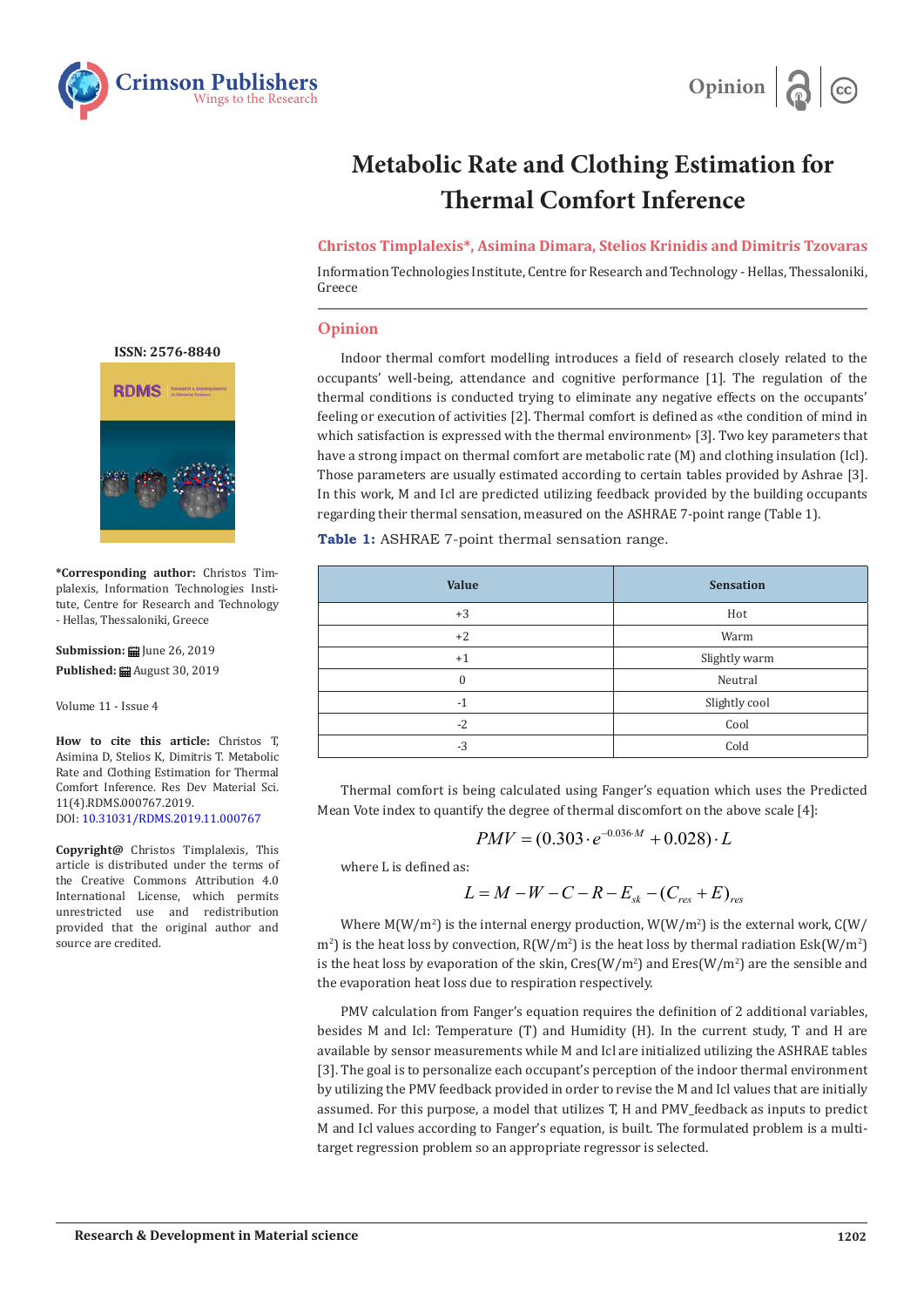

#### Figure 1: Thermal comfort inference flow chart.

Extremely Randomized Trees (Extra trees) is an algorithm for ensemble tree construction based on extreme randomization [5]. The algorithm's advantage at predicting multiple output values is highlighted by the fact that all the target variables are predicted simultaneously using one model in contrast to the local methods that predict each target variable separately. The algorithm uses the whole learning sample and not a bootstrap replica for the tree growing, while the procedure of selecting cut-points for splitting the nodes is performed randomly. As presented in Figure 1, the algorithm is executed as described in the following steps:

- 1. All the necessary data are retrieved (T, H, M, Icl).
- 2. Data are preprocessed to handle abnormalities (nulls etc.)

3. It is checked whether feedback is provided by the user. If there is feedback then the comfort feedback predictive model is loaded and new M, Icl values are calculated.

4. Thermal comfort is calculated using Fanger's equation.

The algorithm's efficiency was tested on a broad range of feedback values (from  $-3$  to  $+3$ ), comparing the final results with the baseline Fanger model. It is observed that high accuracy is achieved, the errors are minimized (Figure 2) (Table 2).

| Table 2: Error analysis of the tested observations. |  |  |  |  |
|-----------------------------------------------------|--|--|--|--|
|-----------------------------------------------------|--|--|--|--|

| <b>Error Analysis</b> |         |  |  |  |
|-----------------------|---------|--|--|--|
| Mean squared error    | 0.0108  |  |  |  |
| Mean absolute error   | 0.0739  |  |  |  |
| Maximum error         | $-0.28$ |  |  |  |
| Minimum error         | 0.0009  |  |  |  |





The predictions for M and Icl values are accurate for the whole range of the 7-point thermal range. This means that different perceptions of the thermal environment can be interpreted successfully, creating adaptive models for each occupant based on their dressing preferences and activity routines. The values of Mean Squared Error (MSE) and Mean Absolute Error (MAE) are 0.0108 and 0.0739 respectively, which is an error that is in fact imperceptible.

The proposed method, utilizes user feedback aiming at confining the subjective factor enclosed in Fanger's static model, which is the most commonly used thermal comfort inference model. As a result, the accuracy of the inferred comfort values is improved while new, more flexible models that can be applied to groups of people with specific characteristics may be designed. Achieving the optimal thermal comfort may as well contribute towards household energy